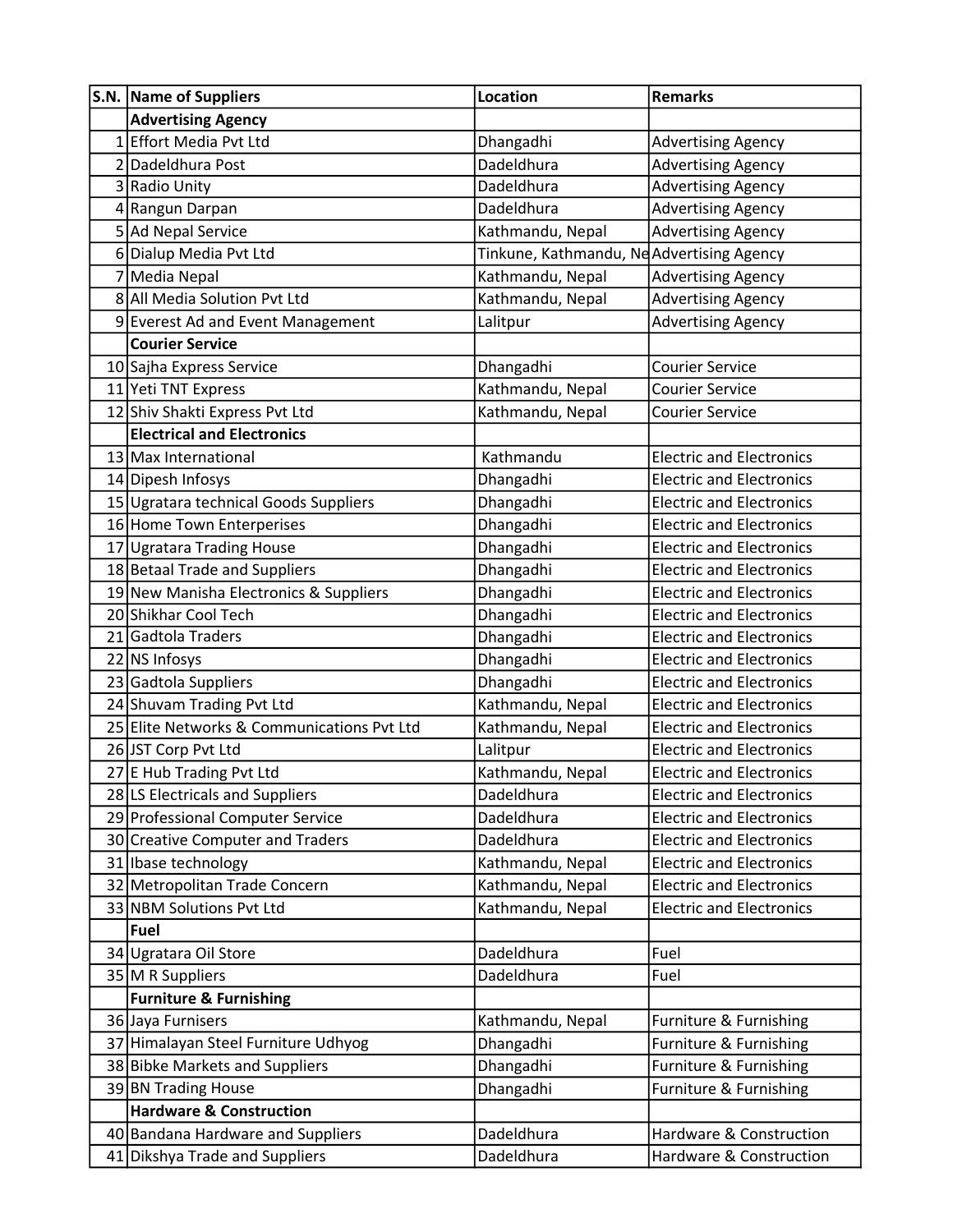| 42 Kesar Trade and Suppliers                 | Dadeldhura       | Hardware & Construction              |
|----------------------------------------------|------------------|--------------------------------------|
| 43 G B L Hadrware Pvt Ltd                    | Dadeldhura       | Hardware & Construction              |
| <b>Hotel &amp; Restaurents</b>               |                  |                                      |
| 44 Rato Gurans Resort & training center      | Dadeldhura       | <b>Hotel &amp; Restaurents</b>       |
| 45 Hotel Himalayan View & Lodge              | Dadeldhura       | Hotel & Restaurents                  |
| 46 Prena Ayurvedic Ausadalaya                | Dadeldhura       | <b>Medical and Sanitation</b>        |
| 47 Surya Chandra Traders                     | Kathmandu, Nepal | <b>Medical and Sanitation</b>        |
| 48 Bohara Medico Center                      | Dadeldhura       | <b>Medical and Sanitation</b>        |
| 49 Facility Service Pvt Ltd                  | Kathmandu, Nepal | Sanitation                           |
| Printing                                     |                  |                                      |
| 50 Samjhana Advertising                      | Dhangadhi        | Printing                             |
| 51 Om Sairam Trade and Suppliers             | Dhangadhi        | Printing                             |
| 52 Siddhartha Paper and Order Suppliers      | Dhangadhi        | Printing                             |
| 53 Arika Printing Solution                   | Dhangadhi        | Printing                             |
| 54 Microtek Printing House                   | Dhangadhi        | Printing                             |
| 55 Puspa Ptinters & Stationery Udhyog        | Dhangadhi        | Printing                             |
| 56 Vijaya Suppliers                          | Dhangadhi        | Printing                             |
| 57 Dhangadhi Stationeris & Suppliers         | Dhangadhi        | Printing                             |
| 58 Khadak Arts                               | Dadeldhura       | Printing                             |
| 59 Behedababa Advertising and printing house | Dadeldhura       | Printing                             |
| 60 Sigas Digital Photo studio and Arts       | Dadeldhura       | Printing                             |
| <b>Security Guard</b>                        |                  |                                      |
| 61 Kalinchok Security Services Pvt Ltd       | Kathmandu, Nepal | <b>Security Guard</b>                |
| 62 Future Star Security Guard Supply Sewa    | Lalitpur         | <b>Security Guard</b>                |
| 63 Delux Security Service Pvt Ltd            | Kathmandu, Nepal | <b>Security Guard</b>                |
| 64 Ankit Security Service Pvt Ltd            | Kathmandu, Nepal | <b>Security Guard</b>                |
| 65 Sairam Security Pvt Ltd                   | Kathmandu, Nepal | <b>Security Guard</b>                |
| <b>Stationery</b>                            |                  |                                      |
| 66 SNS Overseas                              | Dhangadhi        | Stationery                           |
| 67 Star Multi Trade Linkers                  | Dhangadhi        | Stationery                           |
| 68 SK International                          | Dhangadhi        | Stationery                           |
| 69 Chaudhary Book Depot and General Store    | Dhangadhi        | Stationery                           |
| 70 NS Trading                                | Kathmandu, Nepal | Stationery                           |
| 71 Barsha Pustak Pasal and general Suppliers | Dadeldhura       | Stationery                           |
| 72 Kalika books and stationery home          | Dadeldhura       | Stationery                           |
| <b>Ticketing &amp; Travel Agency</b>         |                  |                                      |
| 73 Sizzle Tour and Travel Pvt Ltd            | Kathmandu, Nepal | <b>Ticketing &amp; Travel Agency</b> |
| 74 Raintree Tour and Travel Pvt Ltd          | Kathmandu, Nepal | Ticketing & Travel Agency            |
| <b>Vehicle Spareparts</b>                    |                  |                                      |
| 75 Famous Auto Center                        | Dhangadhi        | Vehicle Spareparts                   |
| 76 Nawal Auto Parts                          | Dhangadhi        | Vehicle Spareparts                   |
| 77 Siwang Traders                            | Dhangadhi        | Vehicle Spareparts                   |
| 78 New Bajrang Auto Parts                    | Dhangadhi        | Vehicle Spareparts                   |